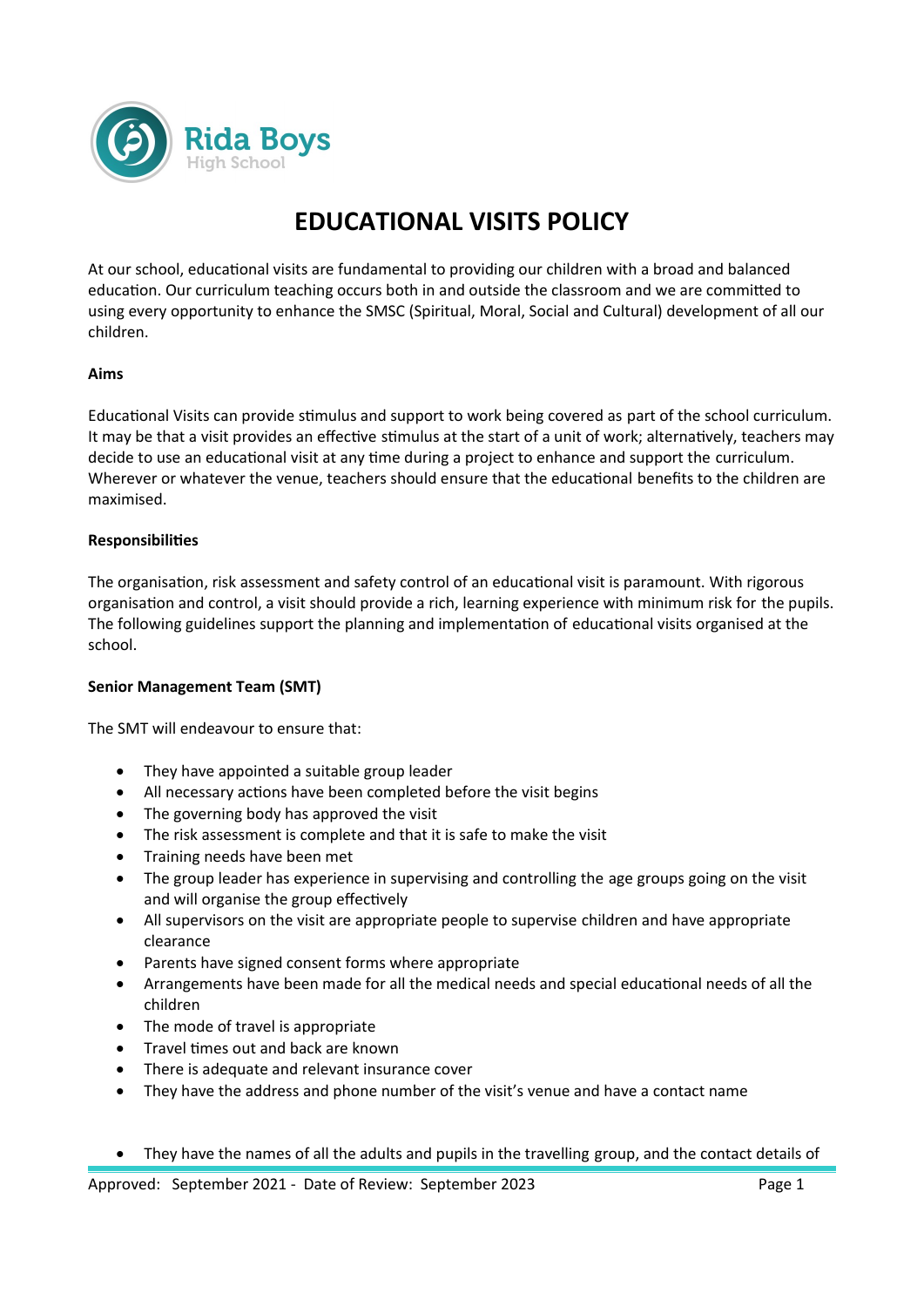parents and the staffs' and volunteers' next of kin

# **Group Leader**

# *Hadith "If three of you set out on a journey, you should appoint one of you as the amir (leader)" (related by Abu Dawud)*

One teacher, the group leader, is responsible overall for the supervision and conduct of the visit, and should have been appointed by the SMT. The Group Leader should:

- Be able to control and lead pupils of the relevant age range
- Undertake and complete the planning and preparation of the visit, including the briefing of group members and parents
- Undertake and complete a comprehensive risk assessment
- Have regard to the health and safety of the group always
- Observe the guidance set out for teachers and other adults below
- Ensure that pupils understand their responsibilities (see responsibilities of pupils below)
- Have a mobile phone on their person which has been issued by the school to make any contact that is necessary

#### **Other teachers and adults involved in a visit**

Teachers on school-led visits act as employees of the Governing Body. They will therefore be acting during their normal employment during their normal hours. They will be acting under an agreement with the SMT and Governors if some of their time on the visit falls outside normal hours.

Teacher and other adults on the visit must:

- Do their best to ensure the health and safety of everyone in the group
- Care for each individual pupil as any reasonable parent would
- Follow the instructions of the leader and help with control and discipline. Non-teachers should not have sole charge of pupils except where risks to health and safety are minimal and they are in possession of the relevant DBS checks
- Consider stopping the visit or the activity if they think the risk to the health or safety of the pupils in their charge is unacceptable

### **Responsibilities of pupils**

The group leader should make it clear to pupils that they must:

- Not take unnecessary risks
- Follow the instructions of the leader and other adults
- Dress and behave sensibly and responsibly
- Look out for anything that might hurt or threaten anyone in the group and tell the group leader about it;
- Should not undertake any task that they fear or that they think will be dangerous

Any pupils whose behaviour may be a danger to themselves or to the group may be stopped from going on the visit. The curricular aims of the visit for these pupils should be fulfilled in other ways.

#### **Parents**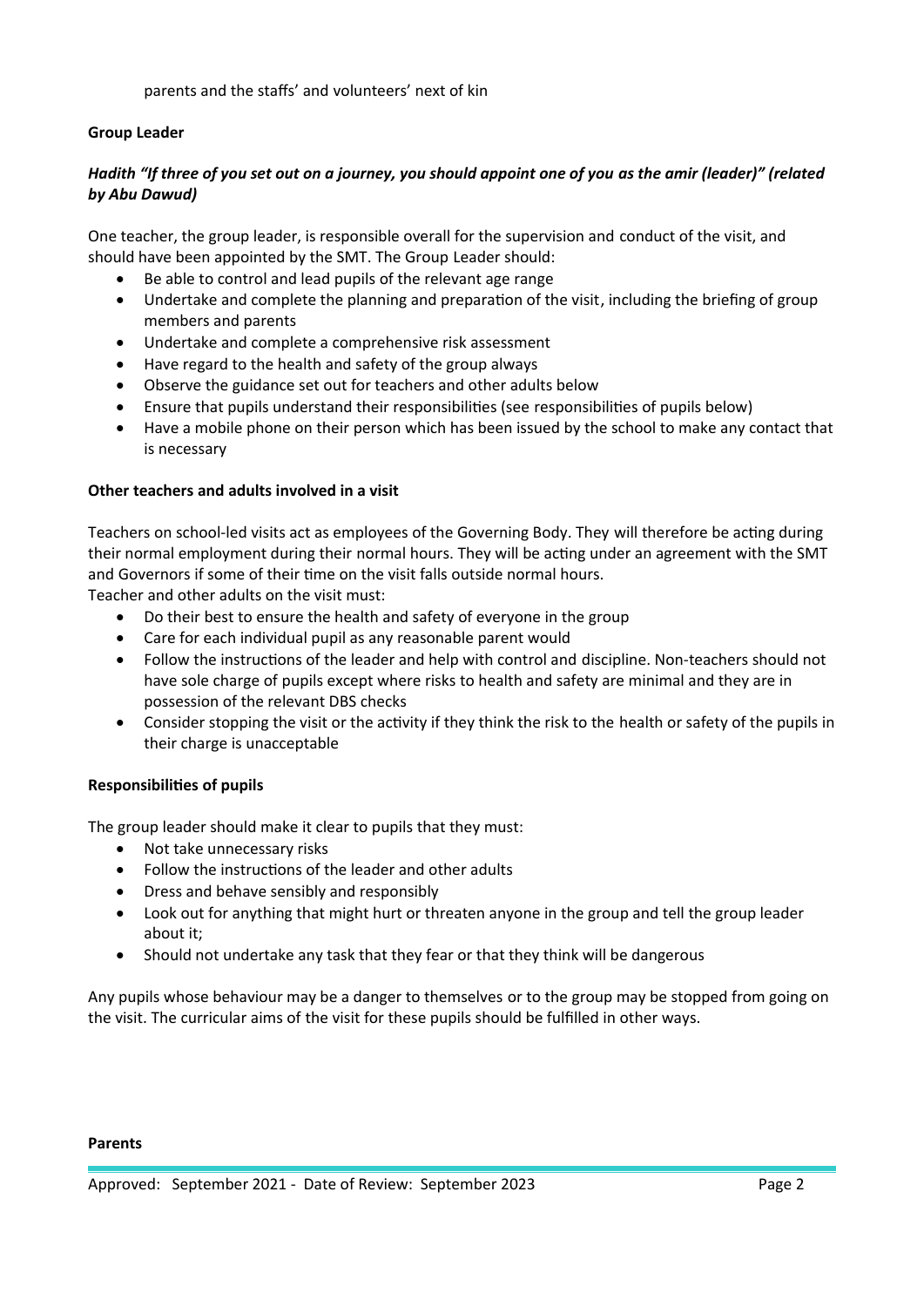The group leader should ensure that parents are given information about the purpose and details of the visit if appropriate and are invited to any briefing sessions for longer visits.

The group leader should also tell parents how they can help prepare their child for the visit by, for example, reinforcing the visit's code of conduct.

Parents must:

- Provide the group leader with emergency contact number(s);
- Sign the consent form;
- Give the group leader relevant information about their child's health which might be relevant to the visit

At registration and at annual intervals, the school will confirm each child has the permission to take part in visits or outings which are off the school premises. Normally parents will only be informed of a particular trip if the duration is a whole day or if payment is required.

If parents withhold consent absolutely the pupil should not be taken on the visit, but the curricular aims of the visit should be delivered to the pupil in some other way, wherever possible. If the parents give a conditional consent the SMT will need to consider whether the child may be taken on the visit or not.

# **Planning off-site visits**

When a staff member plans to take a group of children off the premises, the Head teacher and SMT must be informed so they can ensure appropriate planning. If the Head teacher feels it is necessary, depending on the nature of the trip, they may then contact the Governing Body for information / approval. In practice, the detailed planning is delegated to the organiser of the visit or the group leader, but the SMT must be satisfied that the person planning the visit is qualified to do so and has the necessary experience. The organiser / group leader must agree all plans with SMT.

### **Risk Assessment**

A risk assessment should always be carried out before setting off on a visit. The risk assessment should include the following considerations:

- what are the risks?
- who is affected by them?
- what safety measures need to be in place to reduce risks to an acceptable level?
- can the group leader guarantee that these safety measures will be provided?
- what steps will be taken in an emergency?
- what is the acceptable ratio of adults to children for this visit?

The group leader and other supervisors should continually reassess the risks throughout the visit and take appropriate action if pupils are in danger.

The group leader should take the following factors into consideration when assessing the risks:

- the type of activity and the level at which it is being undertaken;
- the location;
- the competence, experience and qualifications of supervisory staff;
- the group members' age, competence, fitness and temperament;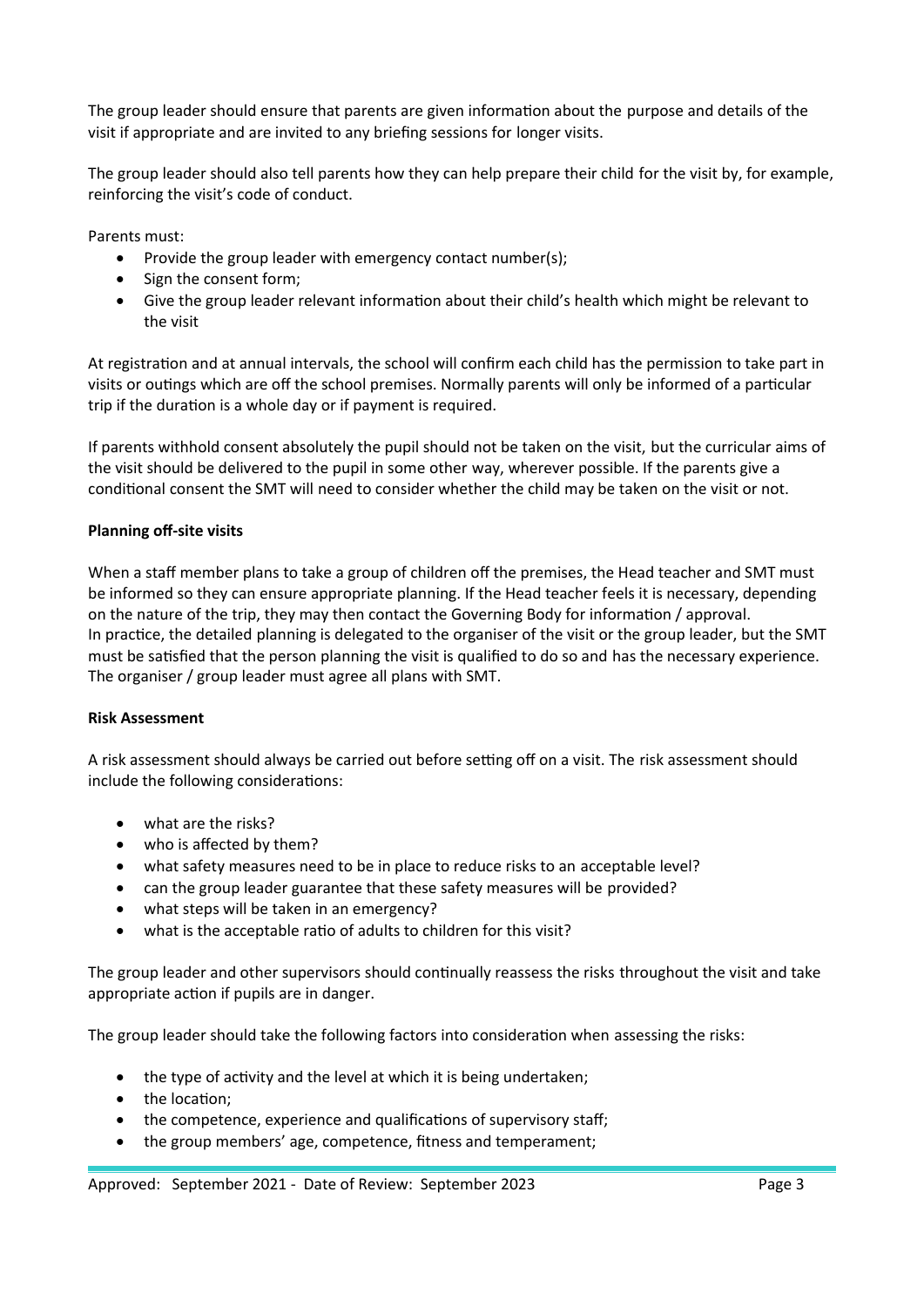- pupils with special educational or medical needs;
- the quality and suitability of available equipment;
- seasonal conditions, weather and timing.

# **Exploratory visit**

Wherever possible the group leader should undertake an exploratory visit to:

- ensure that the venue is suitable to meet the aims and objectives of the school visit;
- assess potential areas and levels of risk;
- ensure that the venue can cater for the needs of the staff and pupil in the group;
- ensure that the group leader is familiar with the area before taking the children.

If it is not feasible to carry out an exploratory visit, a minimum measure should be to contact the venue, seeking assurances about the venue's appropriateness or the visiting group. In addition, it may be worth seeking views from other schools who have recently visited the venue.

# **First Aid**

First Aid provision should be considered when assessing the risks of the visit.

For adventurous activities, visits which involve overnight stays, or visits abroad it is sensible to have at least one trained first-aider in the group.

The group leader should have a working knowledge of first aid and all adults in the group should know how to contact emergency services.

The minimum first-aid provision is:

- a suitably stocked first-aid box;
- a person appointed to oversee first-aid arrangements.

First-aid should be available and accessible always. If a first-aider is attending to one member of the group, there should be adequate first-aid cover for the other pupils. The SMT should take this into account when assessing what level of first-aid facilities will be needed. The contents of a first-aid kit will depend on what activities are planned.

### **Supervision**

It is important to have a sufficient ratio of adult supervisors to pupils for any off-site visit. The factors to take into consideration include:

- sex, age and ability of group;
- special needs pupils;
- nature of activities;
- experience of adults in off site supervision;
- duration and nature of the journey;
- type of any accommodation;
- competency of staff, both general and on specific activities.

There should always be enough supervisors to cope effectively with an emergency. When a visit is to remote areas or involves hazardous activities, the risks may be greater and supervision levels should be set accordingly.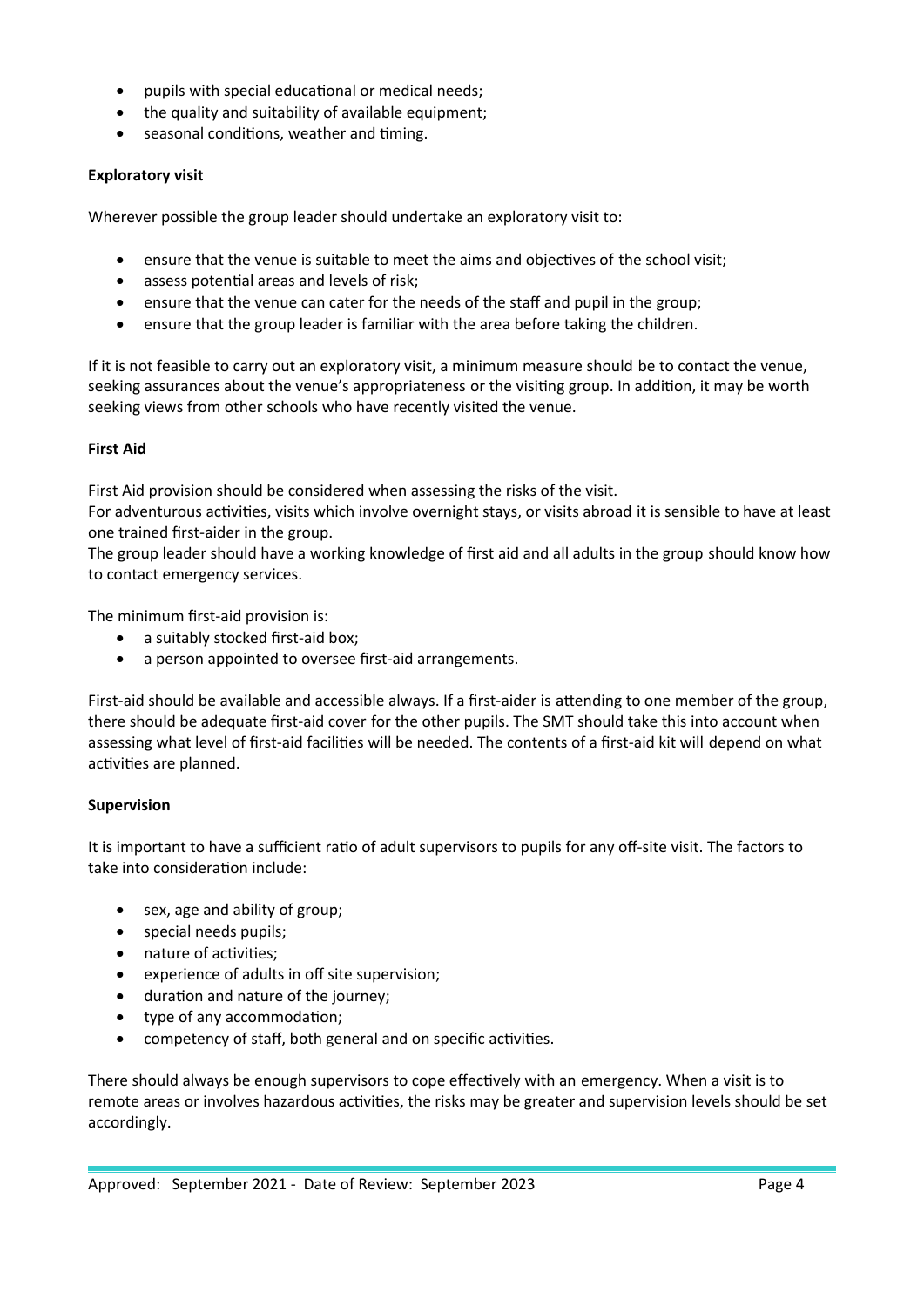Regardless of these suggested ratios, each visit will be assessed individually through the school's risk assessment procedure for educational visits.

Where a high adult: pupil ratio is required, it is not always feasible to use school staff alone. Parents with appropriate clearance may be used to supplement the supervision ratio. They should be carefully selected and ideally, they should be well known to the school and the pupil group.

All adult supervisors, including school staff and parent helpers must understand their roles and responsibilities always. All supervisors should be aware of any pupils who may require closer supervision, such as those with special needs or those with behavioural difficulties. Teachers retain responsibility for the group always.

For the protection of both adults and pupils, all adult supervisors should ensure that they are not alone in a one to one situation with a pupil.

**Whatever the length and nature of the visit, regular head counting of pupils should take place. The group leader should establish rendezvous points and tell pupils what to do if they become separated from the party.**

### **Preparing Pupils**

Providing information and guidance to pupils is an important part of preparing for a school visit. Pupils should have a clear understanding about what is expected of them and what the visit will entail. Pupils

must understand what standard of behaviour is expected of them and why rules must be followed. The lack of control and discipline can be a major contributory factor when accidents occur. Pupils should also be told about any potential dangers and how they should act to ensure their own and other's safety.

### **Information to pupils**

It is for the group leader to decide how to provide information, but they should be satisfied that the pupils understand key safety information. Pupils should understand:

- The aims and objectives of the visit / activity;
- Background information about the place to be visited;
- How to avoid specific dangers and why they should follow rules;
- Why safety precautions are in place;
- What standard of behaviour is expected from pupils;
- Emergency procedures
- What to do if separated from the group
- What to do if approached by a stranger
- Who is responsible for the group

### **Transport and pupils**

Pupils using transport on a visit should be made aware of basic safety rules:

- Arrive on time and wait for the transport away from the road, track etc.
- Do not rush towards the transport when it arrives;
- Wear your seatbelt and stay seated while travelling on transport;
- Make sure your bags do not block aisles on the transport
- Never attempt to get on or off the moving transport;